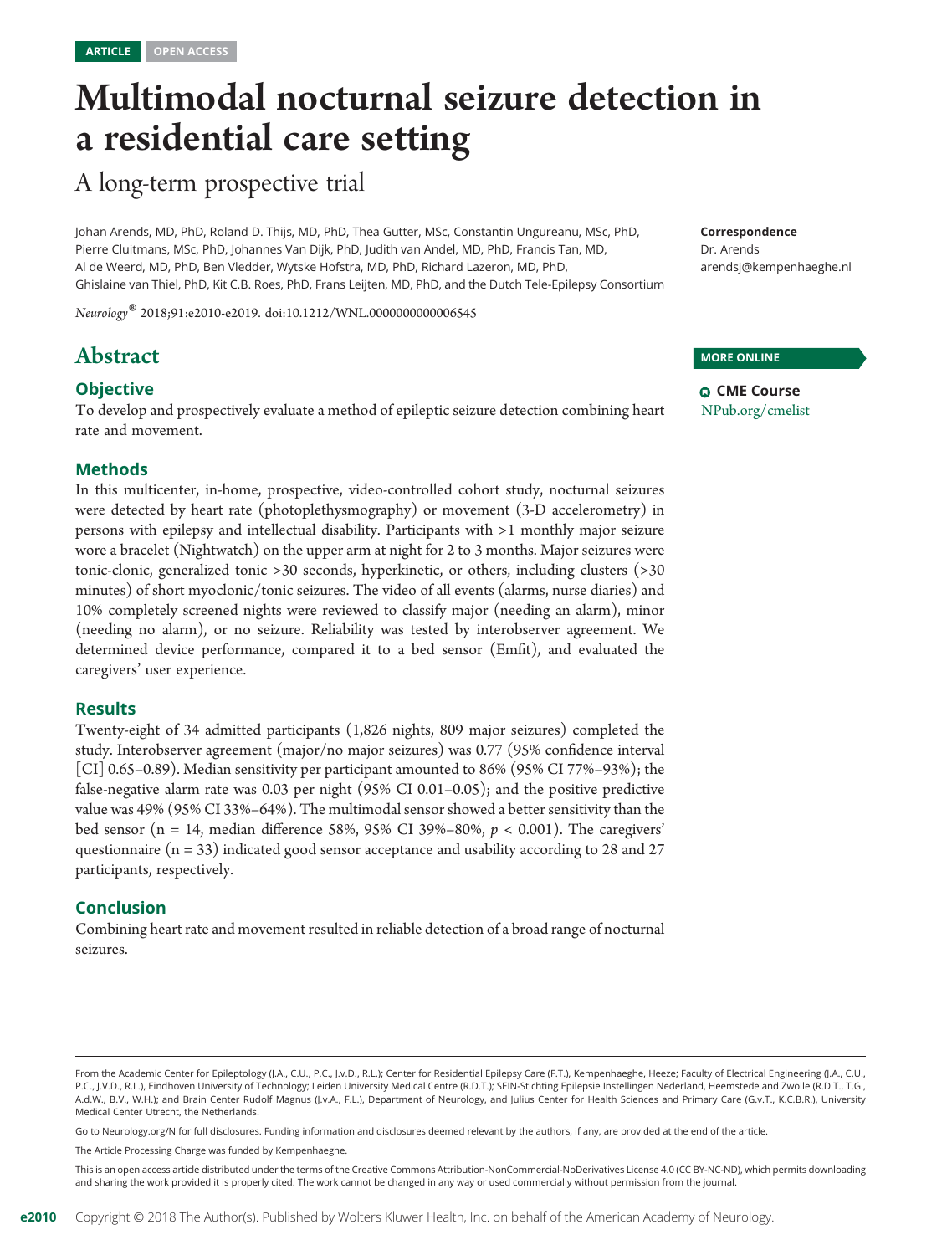# **Glossary**

 $ACC = accepterometry; CI = confidence interval; FNAR = false negative alarm rate; FPAR = false-positive alarm rate; GF = 0.012$ generalized tonic;  $HK =$  hyperkinetic;  $HR =$  heart rate;  $ID =$  intellectual disability;  $OM =$  other major;  $PPV =$  positive predictive value;  $SUBEP = sudden$  unexpected death in epilepsy;  $TC = tonic\text{-}clonic$ .

About 30% of people with epilepsy continue to have seizures despite medication and are at high risk for sudden unexpected death in epilepsy  $(SUDEP).$ <sup>1</sup> In particular, nocturnal motor seizures may be dangerous<sup> $2,3$ </sup> and are often unwitnessed.

Automated seizure detection could improve quality of care, potentially prevent SUDEP,<sup>4</sup> and provide an objective measurement of nocturnal seizure frequency.<sup>5</sup>

Heart rate (HR) and accelerometry (ACC) are more acceptable for long-term use than EEG. Most detection systems have studied motor activity with ACC or piezoelectric devices during tonic-clonic (TC) seizures in epilepsy monitoring units with sensitivities of ≈90% and false alarm rates ranging from 1 to 10 per 24 hours.<sup>6–8</sup> Convincing field trials are still lacking<sup>9</sup> and have so far failed to detect a broader range of seizure types to which caregivers would like to be alerted.

Our consortium performed a number of studies $10-13$  demonstrating the feasibility of combined HR and ACC detection. LivAssured BV (Leiden, the Netherlands) developed a new combined sensor, a bracelet (Nightwatch), worn around the upper arm and measuring HR (by plethysmography) and movement (3-dimensional ACC). We prospectively tested this sensor in a residential setting and compared it to the current standard, a bed sensor. We chose this population because of the high number of TC seizures (hence the increased SUDEP risk); because of the diversity of seizure patterns that can cause complications, including status epilepticus; and because the widely used listening devices are insufficient.<sup>14,15</sup> Caregivers contributed to the study through the value-sensitive design methodology.<sup>16</sup>

# Methods

# Study design

We conducted a multicenter, prospective, cohort study.

# Standard protocol approvals, registrations, and patient consents

The trial (Dutch Trial Registry 4115) was approved by the Medical Research Ethics Committee of the University Medical Center Utrecht in the Netherlands.

# Participants

The study population consisted of adults with an intellectual disability (ID) who were included if they had a history of >1 major nocturnal seizure per month and resided in a long-term facility of 1 of the participating epilepsy centers between

September 1, 2015, and January 9, 2017. Persons with a movement disorder, pacemaker, or skin pigmentation were excluded (the last because we had no proof that the green light–-based plethysmography would work on pigmented skin). All participants or their legal guardians provided written informed consent.

# **Outcome**

# Primary

The primary outcome was performance in terms of sensitivity, positive predictive value (PPV), false-negative alarm rate (FNAR), and false-positive alarm rate (FPAR) of the multimodal sensor to detect major seizures.

# **Secondary**

The secondary outcomes were a comparison with the bed sensor, the quality of the signal data, factors influencing algorithm performance, and user experience of the caregivers.

# Study phases and assessments

In the first (training) phase of the study, 20 participants were monitored for  $\approx$ 3 months to test the multimodal sensor (skin contact, skin reactions, ease of use, quality of signals) and to improve the hardware and the detection algorithm. In the second phase, the multimodal sensor generated alarms. Fourteen of these participants entered the second phase. Fourteen new participants (group 2) were added and, after a period of 1 to 2 weeks to become accustomed to the bracelet, were monitored for 2 to 3 months.

The multimodal sensor was compared with the bed sensor in 14 participants who already used the bed sensor before the start of the trial.

# Sensor measurements

The bracelet (figure 1) was fixed around the upper arm on the side where the seizures were known to start. The multimodal sensor settings could not be externally modified. Amplitude and duration of the piezoelectric Emfit bed sensor were optimized according to the manual before the start of the trial. It detects the clonic part of a motor seizure by producing an alarm after a rhythmic movement of 2 to 3 Hz during 10 to16 seconds.

# Data and events collection

The HR and ACC signals and the online alarms of the multimodal sensor were wirelessly transmitted to a base station that was connected to a Macbook computer that also was connected to an infrared-sensitive video camera. HR and ACC signals were analyzed offline during phase 1 and online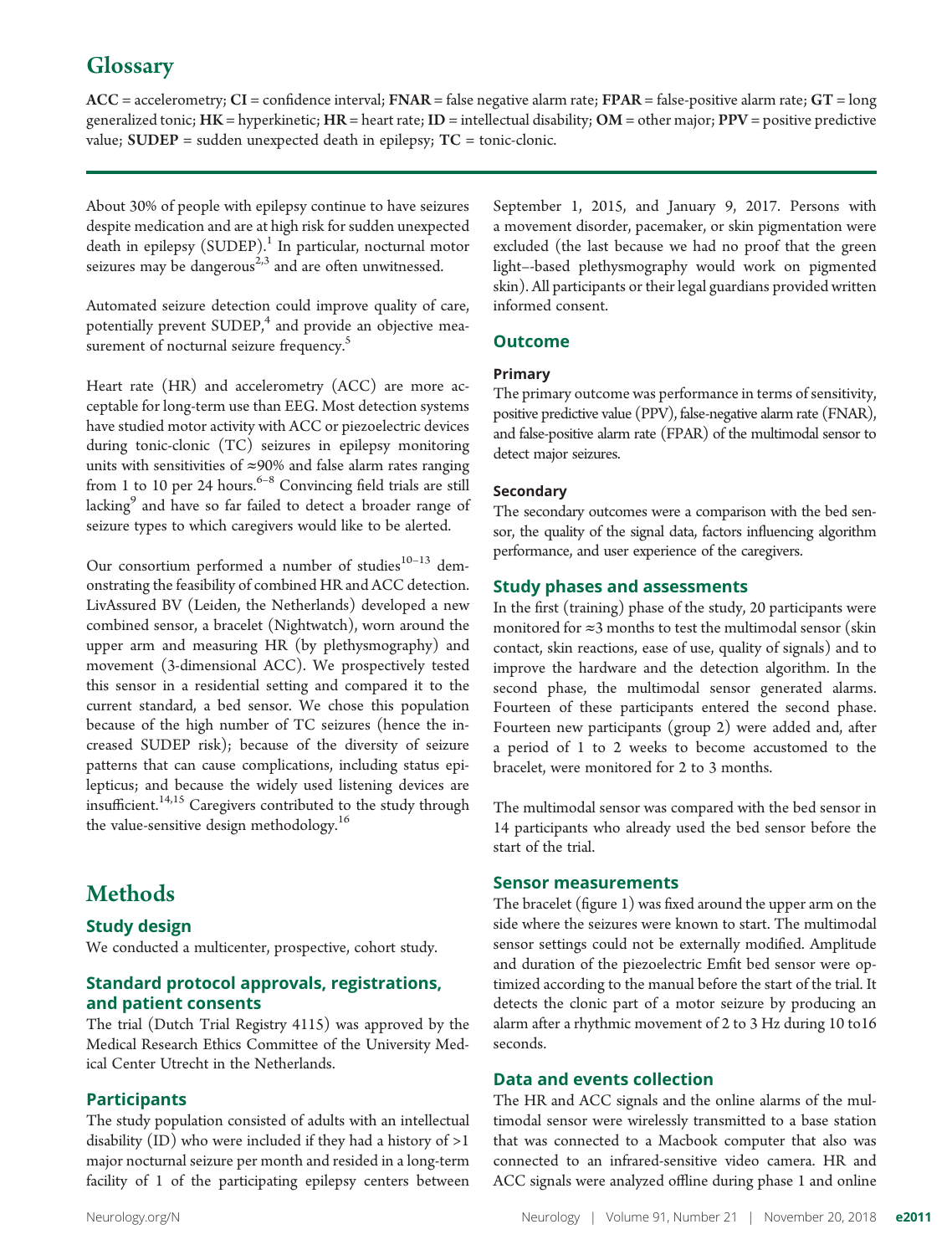# Figure 1 Multimodal sensor



The Nightwatch bracelet contains a photoplethysmographic heart rate module and a 3-dimensional accelerometer. The position on the upper arm was preferred to the wrist because of better signal quality and fewer movement artifacts. The signals or alarms are transmitted by DECT ultralow energy (DECT ULE) directly to the base, which may be connected to a local area network for further transmission of the data and alarms. DECT-ULE is a wireless communication standard with a greater range, reliability, and safety than Bluetooth or Wifi. Figure published with permission from Livassured.

during phase 2, and the video images of the events were annotated with the Nightview program developed specifically for this trial. Sleep and awake times and the nurses' log were entered into the Nightview system. The sleep/wake data were used to set the boundaries for the video review of all logged events and screening nights. A flowchart of the data acquisition process is shown in figure 3 available from Dryad ([doi.](https://doi.org/10.5061/dryad.553f4q3) [org/10.5061/dryad.553f4q3\)](https://doi.org/10.5061/dryad.553f4q3). Periods of poor signal quality were excluded by the algorithm. Nights were included only if any data were recorded.

# Annotation process and interobserver agreement

Video images of all reported events (from devices, nurses' records, diaries, and notes) were annotated by the trial nurses. In addition, in a random sample of 10% of all nights, the complete video recordings were screened to estimate the number of missed major seizures. We considered the following seizure types as clinically urgent and denoted them as major: (1) TC, given the increased SUDEP risk<sup>17</sup>; (2) long generalized tonic (GT; >30 seconds), because they may cause respiratory distress; (3) focal hyperkinetic (HK), given the high risk of injury; and (4) a rest category, other major (OM), consisting of TC-like seizures with atypical semiology and clusters of minor seizures lasting >30 minutes. All other seizures were classified as minor and considered false positives.<sup>9</sup> The trial nurses reviewed the video images in groups of 2. If they could not agree about the seizure type, they consulted one of the authors (T.G., R.D.T., J.A.) for a final decision.

Video was the gold standard to assess the seizure type. All 6 annotating trial nurses and 2 of the authors (T.G., J.A.) participated in a blinded interobserver agreement evaluation at the end of phase 1. For this test, 50 random events were selected. The Fleiss  $\kappa^{18}$  between major or no major (i.e., minor or no) seizures was the primary outcome measure; secondary outcomes were whether there was a TC seizure and the overall agreement.

# Signal processing

We analyzed the performance, (sensitivity +  $PPV$ )/2, of the algorithm in the preparation phase 1 with the 14 first participants. The algorithm with the best performance was chosen and fixed for use at the start of phase 2, the prospective trial.

The detection algorithm (see flowchart of the detection algorithm in figure 4 available from Dryad, [doi.org/10.5061/](https://doi.org/10.5061/dryad.553f4q3) [dryad.553f4q3\)](https://doi.org/10.5061/dryad.553f4q3) is executed in the sensor.

In the algorithm, HR values are determined and updated every second on the basis of a 5-minute average of past individual peak-to-peak intervals. Simultaneously, a signal quality index is calculated for each HR value that is based on the plethysmographic waveform. If the signal quality index is adequate (>80%), seizure detection starts with a slope and absolute value threshold (tachycardia), depending on the prior baseline HR. If the signal quality index is not adequate, HR is considered unreliable, and only the ACC algorithm is used for detection. The ACC sensor module provides a motion and a position indicator every second. The motion is a representation of the motor rhythmicity during a seizure and is based on the number of zero crossings for each axis per second. The position parameter indicates whether the patient is lying, sitting, or standing. The function of the position parameter is to prevent alarms when the patient is sitting or standing.

An alarm is generated only if the position indicates lying and the threshold for HR (slope or tachycardia) is exceeded or the motion value stays above threshold for at least 15 seconds.

# Performance

A video event was considered true positive when an alarm was given within 3 minutes before or 5 minutes after the start of a major seizure to allow detection of focal bilateral spreading seizures or atypical seizure types. False-positive detections <3 minutes apart were scored as 1. Performance (sensitivity, PPV, FNAR, and FPAR) was calculated per patient and for each sensor (multimodal and bed sensor). FNAR and FPAR were calculated per standardized night (i.e., number of falsenegative or false-positive alarms per 8 hours).

We assessed the relative contributions of HR (slope and tachycardia) and ACC to the true and false detections because many false-positive detections may occur when based on HR alone.<sup>16</sup>

We assessed the percentage of good signal quality of the HR (>80%) during all recorded nights.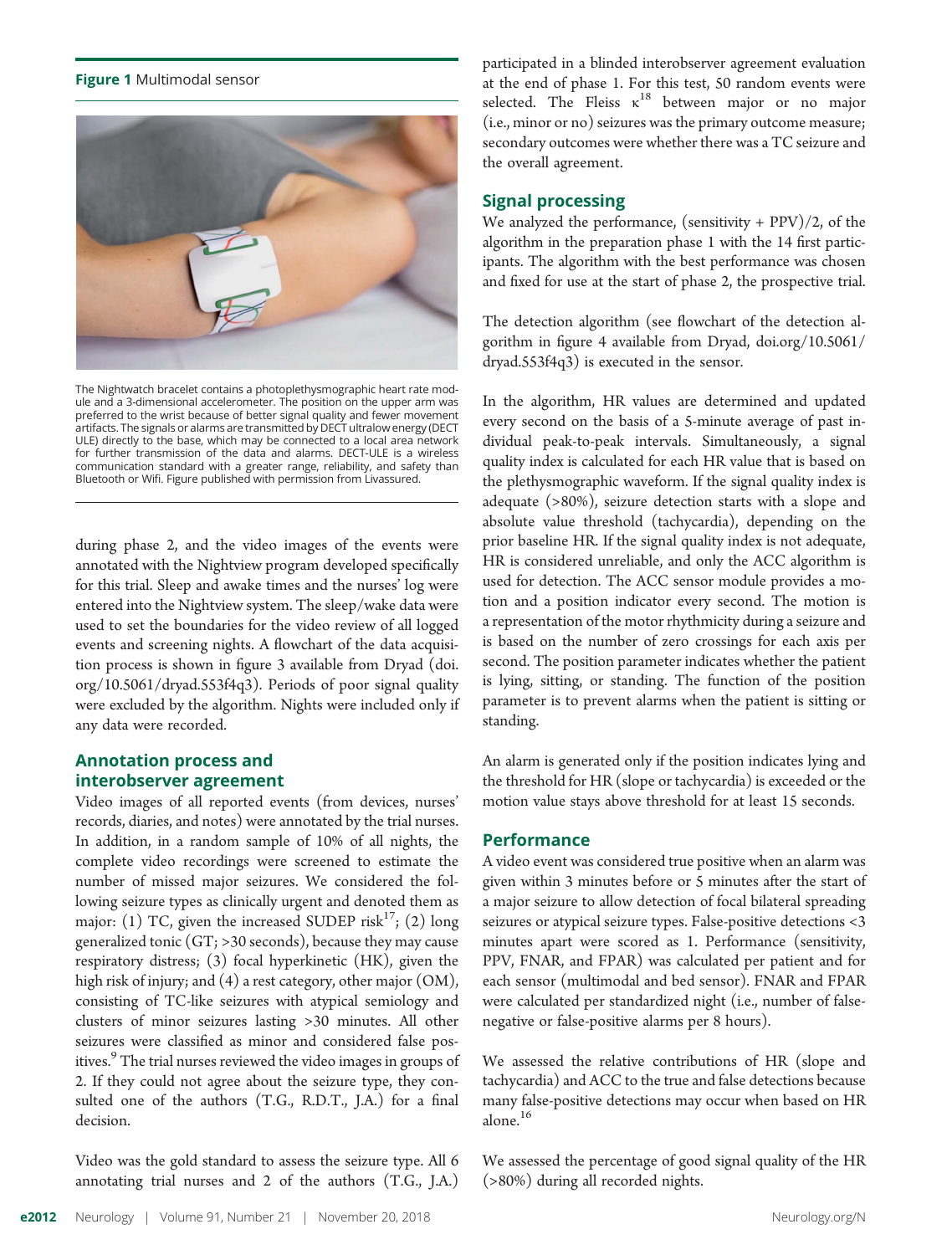# **Questionnaires**

All caregivers (including those of dropouts) completed a questionnaire designed for this trial that was based on our valuesensitive design study<sup>16</sup> to evaluate the usability of the multimodal sensor.

# Study size and bias

The sample size of 30 adults was chosen to obtain acceptable confidence limits of the sensitivity and was based on preliminary results of the preceding EEG/video study.<sup>8</sup> The required sample size for the comparison of the multimodal sensor with the Emfit bed sensor was at least 37 seizures per group, assuming a sensitivity of 80% for the multimodal sensor and 60% for the bed sensor (β = 0.80,  $\alpha$  = 0.05). Because the participants should have >1 seizure per month and the trial lasted 2 to 3 months, we expected >35 seizures. Because of the unknown variability of the number of seizures per participant, a more appropriate estimation of the required number of participants was not possible.

Inclusion bias was avoided by using a low inclusion threshold and only a few necessary exclusion criteria.

# Data presentation and statistics

Sensitivity and PPV are used as performance measures mostly at the population level and generally not at an individual level. The strongly varying number of seizures per participant led us to calculate detection rates as averages per person and then use these figures for the descriptive group statistics. Rankorder, nonparametric statistics were used to estimate the median value of parameter values across the average of withinpatient parameters. The reported 95% confidence intervals (CIs) for the median estimate were calculated from the parameter value that is associated with the closest rank to the rounded n  $\times$  0.5  $\pm$  0.98  $\times$  sqrt(n) rank value. This formula is based on the assumption that the ranks of the patient samples are normally distributed. This assumption is valid for n larger than or on the order of  $n = 20$ . However, to remain consistent across the presented results, we also used this method for  $n < 20$ . The 95% CIs for the interobserver agreement scores were calculated with AgreeStat2015.6 (Advanced Analytics LLC, Gaithersburg, MD). The data are presented as population tables. All individual results, 2 boxplots, and 1 scatterplot are shown in tables 6 through 17 and figures 3 through available from Dryad ([doi.org/10.5061/dryad.553f4q3](https://doi.org/10.5061/dryad.553f4q3)).

The following group comparisons were made: multimodal vs bed sensor and the results of the 10% screening vs the 90% nonscreening nights. To test for inclusion bias, group 1 (who already participated in phase 1) was compared to group 2 (those entering the trial in phase 2).

Participants who withdrew from the trial were not replaced.

Statistical tests were performed with the Mann-Whitney test for unpaired data or the Wilcoxon signed-rank test for paired data with  $\alpha$  (2-sided) < 0.05.

Individual deidentified participant data are available in the supplemental material. Requests for reanalysis of the complete database, which contains privacy-sensitive information, will have to be approved by the Medical Research Ethics Committee of the University Medical Center Utrecht and the members of the Dutch Tele-Epilepsy Consortium. Data availability is limited by exclusive rights for LivAssured with regard to commercial applications.

# **Results**

# Participants and demography

During phase 1, 4 withdrawals and 2 exclusions occurred (figure 2 and table 6 available from Dryad, [doi.org/10.5061/](https://doi.org/10.5061/dryad.553f4q3) [dryad.553f4q3](https://doi.org/10.5061/dryad.553f4q3)).

Demographic and clinical characteristics of the participants entering phase 2 are presented in table 1. All persons had a generalized or combined generalized/focal type of epilepsy with >1 seizure type.

# Interobserver agreement

The agreement between major and other or no seizures was substantial ( $\kappa = 0.77,95\%$  CI 0.65-0.89). We also found a substantial agreement between TC and all other major seizure types (GT, HK, OM) ( $\kappa$  = 0.62, 95% CI 0.43–0.80). The overall agreement between all seizure types (TC, GT, HK, OM, minor, no seizure) was 0.61 (95% CI 0.51–0.71). All individual scores are shown in table 8 available from Dryad ([doi.org/10.5061/dryad.553f4q3](https://doi.org/10.5061/dryad.553f4q3)).

# Performance of the multimodal system

A graphic representation of the output of the multimodal sensor is shown in figure 5 available from Dryad ([doi.org/10.](https://doi.org/10.5061/dryad.553f4q3) [5061/dryad.553f4q3\)](https://doi.org/10.5061/dryad.553f4q3). The performance of the multimodal sensor is summarized in table 2.

The total number of observed nights was 1,826, during which 809 major seizures and 2,040 alarms occurred. Fifty-five of these major seizures (7%) were difficult to classify. The multimodal sensor had a good median sensitivity per participant (86%) and a reasonable PPV value (49%).

One participant had no major seizures all. In 2 others who had 3 major seizures, the seizures were not detected. Three participants had >1 false-positive alarm per night (6.3, 3.6, and 3.2), accounting for 75% of all false alarms (data available from Dryad, table 9, [doi.org/10.5061/dryad.553f4q3\)](https://doi.org/10.5061/dryad.553f4q3). Minor seizures accounted for 26% (368 of 1,402) of the false-positive alarms (data available from Dryad, table 15).

The median FNAR was low (0.03 per night). These falsenegative alarms were calculated over the reported events. Comparison of this result with the data of the completely screened nights (table 2) did not reveal any statistically significant difference. The FPAR showed a high variability.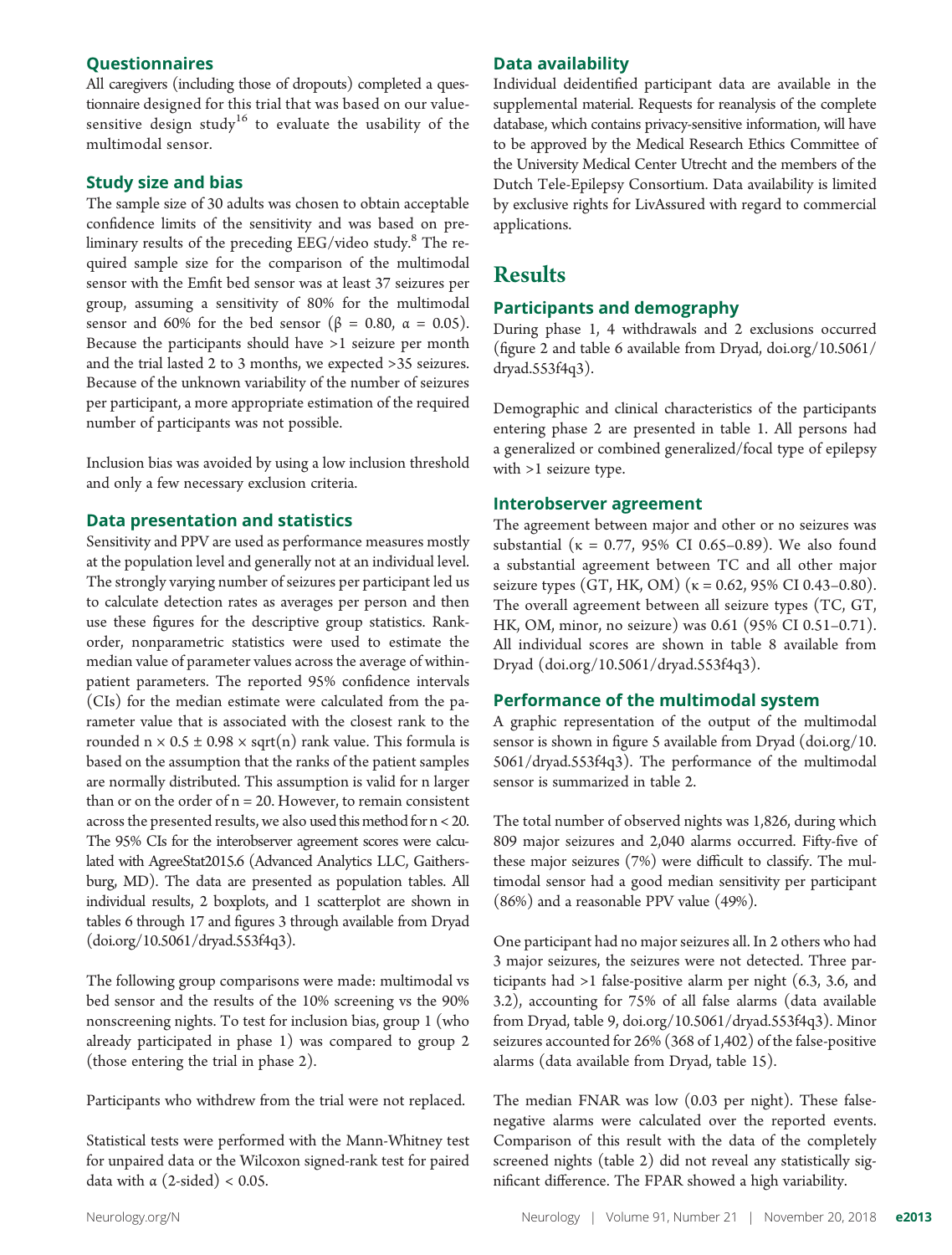Vagus nerve stimulation 3

and 49% for group 2).

IQ level (impairment)

Epilepsy type/syndrome

Sex

Table 1 Summary of the demographics

Female 10 Male 18

Mild 4 Moderate 11 Severe 13

West/Lennox syndrome 5 Dravet syndrome 4 Other known etiology 13 Unknown etiology 6

For individual results, see table 7 available from Dyad [\(doi.org/10.5061/](https://doi.org/10.5061/dryad.553f4q3) [dryad.553f4q3\)](https://doi.org/10.5061/dryad.553f4q3).

Groups 1 and 2 showed a comparable performance (table 2) despite the fact that the algorithm was fitted to group1 (median sensitivity 86% for both groups, PPV 43% for group 1

Demographic data (n = 28) No. Mean Range **Age, y** 29.1 15–67

# Comparison with the bed sensor In the group who used the multimodal device and the bed

sensor  $(n = 14)$ , the total number of observed nights was 1,097, and 508 major seizures were recorded. The multimodal device generated 877 alarms; the bed sensor, 303. Ten of the 14 patients with both sensors belonged to group 1 with a longer observation period (3 vs 2 months).

The sensitivity of the bed sensor (median 21%) was significantly lower compared to the multimodal one (median 85%) (table 3). In 2 participants, no PPV difference could be calculated because no alarms were emitted by either 1 or both sensors. PPV tended to be higher for the bed sensor (median 82%) than for the multimodal sensor (median 56%), but the difference did not reach statistical significance ( $p = 0.90$ ). The bed sensor missed more seizures than the multimodal sensor, with a median FNAR of 0.28 per night vs 0.04 for the multimodal sensor.

# Quality of the sensor data

A good signal quality was obtained in 94% of total recording time for HR and up to 100% for ACC. Signal quality could be diminished due to a loss of contact between the bracelet and the skin or by contamination of the plethysmography signal with movement artifacts. No complete nights were excluded because of poor signal quality because a good signal quality of HR and ACC was required per protocol before the recording was started.

# Factors influencing algorithm performance

### HR or ACC detection

We analyzed how HR and ACC contributed to the performance of the algorithm. The critical modality for the truepositive detections was HR (median detection percentage

# Figure 2 Flowchart of the study

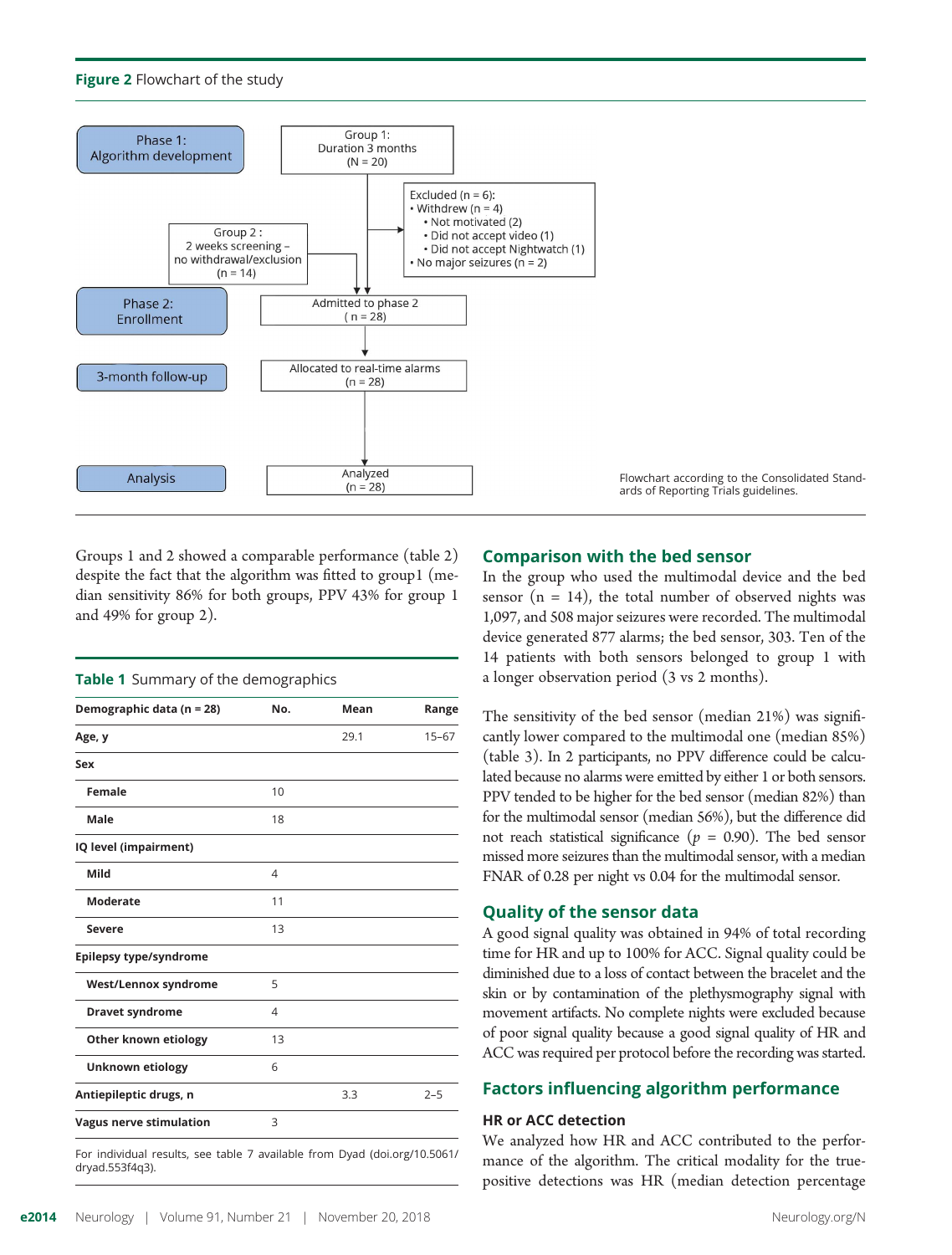# Table 2 Performance of the multimodal sensor

|                             | Total ( $n \leq 28$ ) |               | Group $1(n = 14)$ |               | Group $2(n = 14)$ |               | 10% Screening ( $n \le 28$ ) |               |
|-----------------------------|-----------------------|---------------|-------------------|---------------|-------------------|---------------|------------------------------|---------------|
|                             | <b>Median</b>         | $\pm$ 95% CI  | Median            | ±95% CI       | <b>Median</b>     | ±95% CI       | Median                       | ±95% CI       |
| Nights, n                   | 54                    | $45 - 82$     | 90                | 48-98         | 46 <sup>a</sup>   | $33 - 64$     | 6                            | $5 - 9$       |
| Major seizures, n           | 14                    | $10 - 26$     | 30                | $13 - 72$     | 11 <sup>a</sup>   | $2 - 14$      | 1.0                          | $1 - 3$       |
| Major seizures per night, n | 0.29                  | $0.14 - 0.41$ | 0.40              | $0.14 - 0.71$ | 0.22              | $0.02 - 0.33$ | 0.17                         | $0.0 - 0.38$  |
| Alarms, n                   | 30.5                  | $14 - 44$     | 53                | $22 - 109$    | 14 <sup>a</sup>   | $3 - 35$      | 3                            | $1 - 5$       |
| Sensitivity, %              | 86                    | $77 - 93$     | 86                | 64-94         | 86                | $80 - 92$     | 100                          | 50-100        |
| <b>PPV. %</b>               | 49                    | $33 - 64$     | 53                | $10 - 94$     | 49                | $29 - 56$     | 60                           | $0 - 83$      |
| <b>FNAR</b> per night       | 0.03                  | $0.01 - 0.05$ | 0.04              | $0.00 - 0.21$ | 0.03              | $0.00 - 0.04$ | 0.00                         | $0.00 - 0.17$ |
| FPAR per night              | 0.25                  | $0.04 - 0.35$ | 0.26              | $0.03 - 0.72$ | 0.18              | $0.02 - 0.35$ | 0.04                         | $0.00 - 0.33$ |

Abbreviations: CI = confidence interval; FNAR = false-negative alarm rate; FPAR = false-positive alarm rate; PPV = positive predictive value.

Number of recorded nights and seizures and performance of the multimodal sensor are shown. For a boxplot and individual data, see information available from Dyad ([doi.org/10.5061/dryad.553f4q3\)](https://doi.org/10.5061/dryad.553f4q3).

 $a \cdot p$  < 0.05 (group 1 vs group 2).

92%, 95% CI 63%–96%), while ACC accounted for only 8% (95% CI 0%–16%) of the detections. HR was always the critical modality for the false-positive detections because the ACC modality had no false-positive detections.

### Seizure type

The distribution of the detected major seizure types for the multimodal sensor was 48% for TC, 21% for GT, 24% for HK, and 7% for OM. TC seizures were well detected by the multimodal sensor (median detection rate 0.96). The other seizure types were somewhat less well detected (median detection rates between 0.73 and 0.89) (table 4).

### Bed sensor

The bed sensor detected a minority of all major seizure types (medians between 0.00 for OM and 0.30 for HK seizures), including the TC type (0.14). We did not expect this because the bed sensor records the length of rhythmic movements and assumes TC seizure to be present if the length of this rhythmic movement exceeds a programmable value between 10 and 16 seconds.

# Outcomes of questionnaires

An assessment questionnaire was designed that addressed the key aspects of the multimodal sensor that were identified through a process of value-sensitive design. $14$  Thirty-three respondents (30 nurses, 2 parents, and 1 not specified), for the 28 participants in phase 2 and for 5 of the 6 excluded participants, completed the questionnaire (table 5).

Caregivers indicated that the sensor implementation facilitated a more timely response to urgent situations, while the burden of

| Table 3 Comparison of the multimodal and the bed sensor |                          |               |                   |               |                         |                     |  |
|---------------------------------------------------------|--------------------------|---------------|-------------------|---------------|-------------------------|---------------------|--|
|                                                         | <b>Multimodal sensor</b> |               | <b>Bed sensor</b> |               | Multimodal - bed sensor |                     |  |
|                                                         | Median                   | ±95% CI       | Median            | ±95% CI       | Median                  | ±95% CI             |  |
| Nights, n                                               | 79                       | 48-99         | 79                | 48-99         |                         |                     |  |
| Major seizures, n                                       | 21                       | $12 - 72$     | 21                | $12 - 72$     |                         |                     |  |
| Major seizures per night, n                             | 0.34                     | $0.12 - 0.71$ | 0.34              | $0.12 - 0.71$ |                         |                     |  |
| Alarms, n                                               | 46                       | $13 - 108$    | 22                | $1 - 30$      |                         |                     |  |
| Sensitivity, %                                          | 85                       | $71 - 93$     | 21                | $6 - 32$      | 58 <sup>a</sup>         | $39 - 80$           |  |
| PPV, %                                                  | 56                       | 34-94         | 82                | $30 - 90$     | $\overline{2}$          | $(52)-7$            |  |
| FNAR per night                                          | 0.04                     | $0.00 - 0.17$ | 0.28              | $0.08 - 0.54$ | $(0.21)^{a}$            | $(0.49)$ – $(0.11)$ |  |
| FPAR per night                                          | 0.23                     | $0.00 - 0.59$ | 0.03              | $0.00 - 0.21$ | 0.11                    | $(0.11)-0.45$       |  |

Abbreviations: CI = confidence interval; FNAR = false-negative alarm rate; FPAR = false-positive alarm rate; PPV = positive predictive value. For a boxplot, a scatterplot of the differences, and individual data, see information available from Dyad ([doi.org/10.5061/dryad.553f4q3](https://doi.org/10.5061/dryad.553f4q3)).  $a \cdot p$  < 0.05 (multimodal − bed sensor).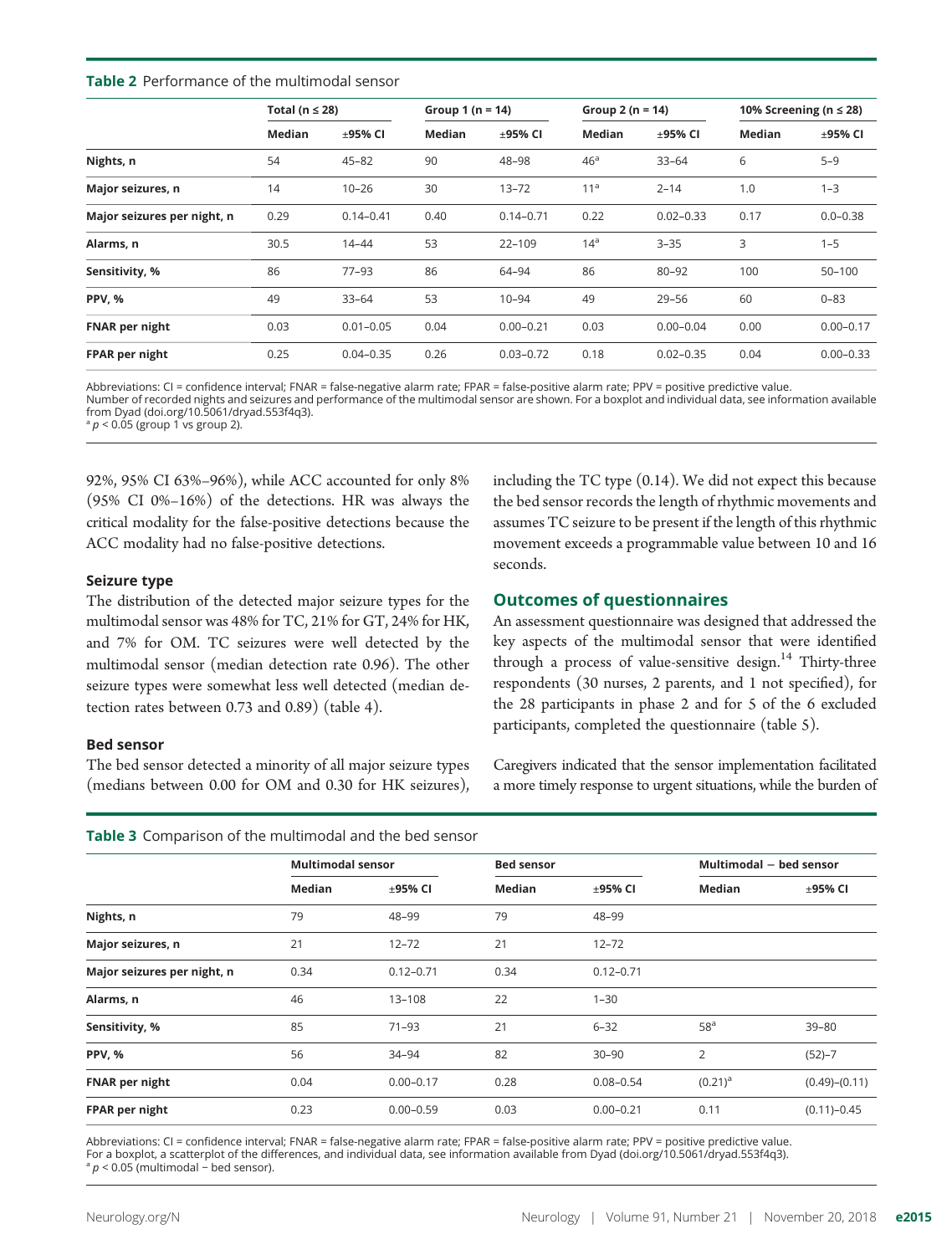Table 4 Detection rates of multimodal and bed sensor for each seizure type

| ТC   | GT             | HK   | МO   |
|------|----------------|------|------|
|      |                |      |      |
| 22   | 11             | 5    | 14   |
| 0.96 | 0.89           | 0.73 | 0.84 |
| 0.80 | 0.33           | 0.50 | 0.50 |
| 1.00 | 1.00           | 1.00 | 1.00 |
|      |                |      |      |
| 12   | $\overline{7}$ | 3    | 5    |
| 0.14 | 0.17           | 0.30 | 0.00 |
| 0.06 | 0.00           | 0.27 | 0.00 |
| 0.31 | 0.38           | 0.32 | 0.43 |
|      |                |      |      |

Abbreviations: CI = confidence interval; GT = long generalized tonic (>30 seconds); HK = hyperkinetic; OM = other major; TC = tonic-clonic.

care remained unchanged. A considerable number of sensor problems was reported. All of these were transient or have been resolved. Skin irritation occurred during the preparatory phase of the trial and was eliminated by removing the paint on the surface of the sensor and by avoiding the bracelet being fixed too tightly. Nonfitting of the bracelet was prevented by changing the texture and attachment of the elastic band. Nonacceptance by the participant occurred twice; it was temporary in one and led to exclusion in another. The majority of caregivers  $(n = 20)$  experienced more freedom, but only a minority (10) thought the participants had gained more autonomy.

In addition, respondents gave the user-friendliness of the multimodal sensor a grade of 7.3 on a scale from 1 to 10 (1 being the lowest user-friendliness). With regard to privacy, respondents graded the level of invasion of privacy as 4.2 on the same scale (1 being the lowest level of invasion).

# **Discussion**

This long-term prospective study demonstrates that it is possible to reliably detect major motor seizures using a combination of HR and ACC parameters. The multimodal sensor

| Questionnaire for parents/caregivers |                                              |                |                |          |                             |  |
|--------------------------------------|----------------------------------------------|----------------|----------------|----------|-----------------------------|--|
| Aspect                               | Item                                         | Yes, n         | No, n          | Other, n | Not applicable/no answer, n |  |
| Care                                 | Helps caregiver provide better care          | 22             | 5              | 5        | 1                           |  |
|                                      | More timely care                             | 18             |                |          |                             |  |
|                                      | Increased understanding of daytime behaviors | 4              |                |          |                             |  |
|                                      | Helps relieve burden of caregiving           | 7              | 26             |          |                             |  |
| Sensor                               | Sensor is accepted by the patient            | 28             | $\overline{2}$ | 2        | $\mathbf{1}$                |  |
|                                      | Problems with the sensor                     | 13             | 8              |          | 12                          |  |
|                                      | Skin irritation                              | 3              |                |          |                             |  |
|                                      | Armband does not fit                         | 5              |                |          |                             |  |
|                                      | Poor connection or signal reception          | 5              |                |          |                             |  |
| <b>Usability</b>                     | Sufficient technical support                 | 27             |                | 5        |                             |  |
|                                      | Sufficient with installation, not for use    | $\overline{2}$ |                |          |                             |  |
|                                      | Sufficient for use, not with installation    | 3              |                |          |                             |  |
| Autonomy                             | Offers more autonomy to people with epilepsy | 10             | 13             |          | 10                          |  |
|                                      | Offers caregiver more freedom                | 20             | 11             |          | 2                           |  |

Table 5 Assessment of key valued aspects of the multimodal sensor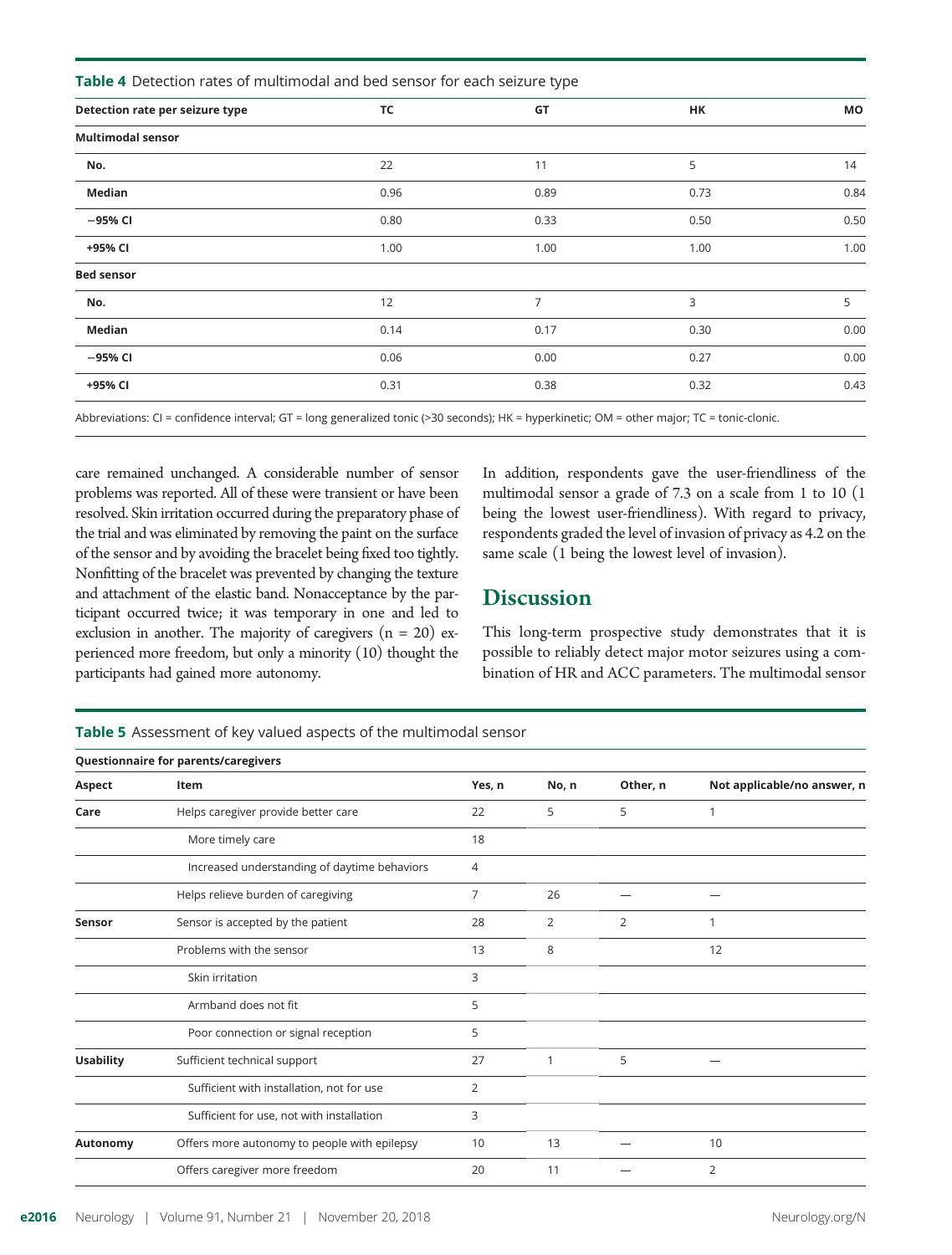has a much better sensitivity than the bed sensor and a comparable PPV. It is well accepted, is easy to use, and provides accurate measurements over time. The device can also be used to monitor epilepsy treatment.

Conventional studies have been testing rhythmic movements in epilepsy monitoring units where the majority of patients are screened for epilepsy surgery. These patients usually have focal seizures of temporal lobe origin that evolve into classic TC seizures. The bed sensor<sup>6</sup> and other systems based on movement detection $\sigma$  perform well under these circumstances, but their performance deteriorates in the specific population of this trial. This relatively low performance of the bed sensor is in accordance with the results of the ACC part of our algorithm. Accelerometric research $11$  and clinical experience indicate that people with ID and epilepsy show more atypical seizure patterns: different sequences of tonic and clonic phases may occur in changing order, and status epilepticus may develop from seizure types other than classic TC. This may explain the low performance of the bed sensor in this population, although the sensor had been selected before the trial as the best alternative.

Despite the low performance, bed sensors and other rhythmic movement–based sensors remain useful: they may yield accurate alarms if rhythmic movements last for 10 to 16 seconds or longer and the sensitivity is adapted to avoid false positives.<sup>6</sup> The low performance of the bed sensor confirms the need to include signal modalities other than ACC in seizure detection. Physiologically, complementary signal combinations are as follows: HR or skin conductance (both expressions of autonomic function), EMG (for tonic phases of seizures), $7^{10,19}$  and video<sup>20</sup> or audio detection (based on specific sounds).<sup>14</sup> We chose HR, the fastest signal other than  $EEG^{2,21}$  that is considered an adequate alternative to EEG.<sup>22</sup> Measurements of HR in smartwatches are less reliable because of the oval form of the wrist, which may prevent optimal body contact. Under controlled conditions, smartwatches record useful signals up to 88% of the time, $23$  while our device showed good signal quality for 94%, i.e., half the error rate (6% vs 12%). Results of the rhythmic movement–based seizure detection at the wrist by smartwatches are disappointing and in line with our results for the bed sensor.<sup>24,25</sup> Contrary to smartwatches, our device does not need a smartphone interface. Its DECT technology provides a larger wireless range (50 m) than Bluetooth (10 m). Respiratory function (depressed postictal blood oxygen saturation) is also used for seizure detection with fairly good results, $^{26}$  but the obtrusiveness and false-positive responses make it less useful for long-term detection at home. The plethysmographic signal also has the potential to detect breathing rate. $27$ 

We introduced the concept of major seizures as a representation of clinical urgency of seizures.10 Major seizures are specified by medical professionals as seizure semiology, which includes loss of consciousness, falls, long duration, intense movements, respiratory problems, cluster or status, salivation/vomiting, oxygen drop, migraine, or visual problems.<sup>28</sup> All 3 seizure types (TC, GT, HK) and the less well-defined class OM are characterized by

>1 of these elements and were adequately detected by our device as a result of the introduction of the HR signal. The ACC module of the device detected a minority of the seizures compared to the HR module. This is due to the high threshold imposed by the requirement of 15-second continuous rhythmic movement, causing seizures with a short clonic phase to be missed, but also a PPV of 0%. A shorter duration will increase the detection rate of the ACC module but also will introduce false alarms. Regarding the PPV of the multimodal device, we have to consider different factors than for the bed sensor. The aspecific nature of the HR response and the atypical evolution of motor seizures in people with epilepsy and  $ID<sup>11</sup>$  may lower the PPV for the multimodal device, while the required long duration of the clonic part of the seizures<sup>6</sup> may result in a higher PPV for the bed sensor. Together, these may explain why a slightly higher PPV was found for the bed sensor, although this was not statistically significant. The PPV results for group 1, in whom the algorithm was developed, and group 2 were similar, suggesting that our results are not liable to overfitting.

Although generic "1 size fits all" solutions are feasible, $10$ personalized algorithms need to be explored in future. ACC and HR seem complementary: contrary to rhythmic movements, the HR increase is not linked to 1 particular seizure expression but is the result of the sympathetic response to seizures. We did not systematically study the interactions between the HR and ACC signals. HR increases may cause false-positive detections in persons with high resting HRs or strong excitability such as children.<sup>29</sup> Our HR-related algorithm might benefit from self-learning algorithms accounting for physiologic arousals $30$  and varying baseline levels and requires further study. Adding other signal modalities to the 2 used in this study may also help to improve our algorithms.<sup>19</sup>

The decision to consider minor seizures as false-positive results was made to avoid too many alarms for the caregiver and to limit the alarms to those requiring immediate care. While these minor seizures could be valuable to improve the reliability of the seizure counts, we currently have no algorithm that can discriminate these events from nonepileptic arousals or movements during sleep. In our study population, focal seizures other than HK occurred relatively rarely.<sup>11</sup> Thus, we cannot predict whether the HR and motor patterns in these seizures will be detected. Novel algorithms might benefit from analysis of HR variability to discriminate between epileptic and nonepileptic seizures $31$  or to use HR variability as a marker of cardiac arousability.<sup>32</sup> Daytime use of detectors when the higher level of activity may cause more false positives is also an important issue.

The multimodal sensor might be of help in preventing SUDEP. A recent guideline of the American Association of Neurology<sup>33</sup> indicates that clinicians may use a remote listening device to reduce SUDEP risk in high-risk individuals (Level C). $34$  Although comparative studies are lacking, combining HR and ACC seems more effective for detecting major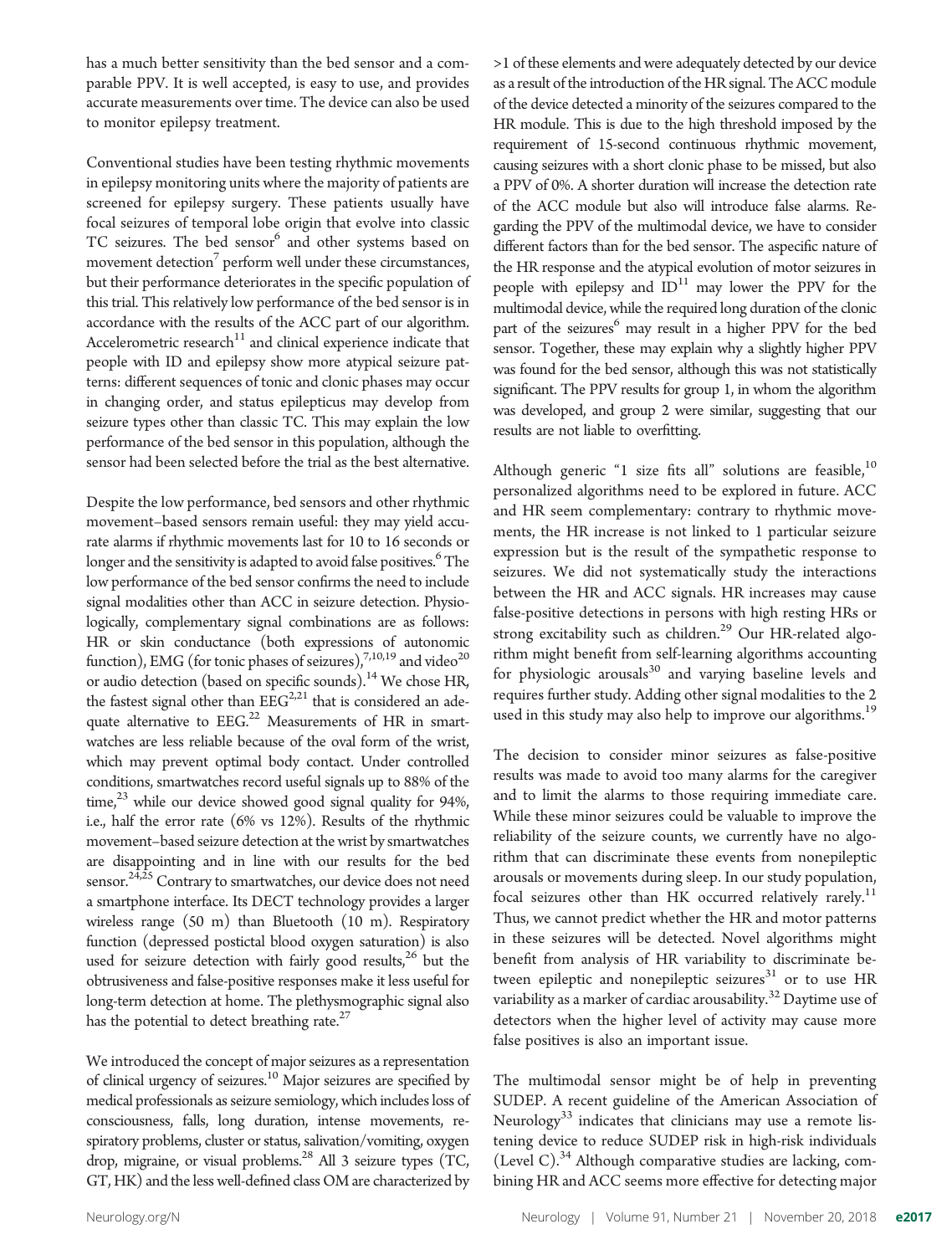seizures because of the shortcomings of current audio detection.<sup>14,15</sup>

Seizure diaries are an inaccurate, subjective method for counting seizures.<sup>35</sup> Our device may offer a more objective method for nocturnal seizure counting not only to use in clinical trials but also to measure the efficacy of individual therapy. The multimodal sensor may provide data about the urgency of seizures because we found indications that the height and duration of the HR increase correlate with the subjectively estimated urgency of clinical seizures.<sup>36</sup>

Our study has a number of limitations. First, we did not use video-EEG as the gold standard. The decision to use video alone was imposed by the long duration of the monitoring ( $\geq$ 3 months) and the residential use outside the hospital. The substantial interobserver agreement confirms that this decision was justified. Second, the exclusion of persons with abnormal movements prevents extrapolation of the results of this study to this group, consisting mainly of persons with perinatal damage leading to choreatiform movement patterns. Third, because of the current intensity of the light-emitting source, we could not reliably measure the light reflections in people with dark-colored skin. This can be overcome by adaptive light intensity. Fourth, the assessment of quality of life is important for measuring the economic gain. In this population, however, the standard tools for quality of life are not adequate: the low intellectual level (moderate to severe impairment) prevents adequate communication and is often associated with immobility and other handicaps. The results of the value-based scale (gain in care, freedom of movement for the caregiver, and presumed autonomy for the user) were counterbalanced by the reported mild interference with the person's privacy. These results, however, cannot be compared with other studies because of the new methodology.<sup>16</sup> Fifth, interference with privacy needs to be explored further because video verification may be used more often in the relatively small number of users with many (false) alarms.

# Author contributions

Statistical analysis conducted by P.C., J.A., and K.C.B.R. (epidemiologist, University Medical Center Utrecht).Other contributions: J.A., R.D.T, TG, C.U., J.V.D., J.v.A., A.d.W., B.V., G.v.T., K.C.B.R., F.T., and F.L. contributed to the study design. J.v.A. and J.A. did the literature search. Data were obtained by T.G., B.V., C.U., P.C., J.A., R.D.T., W.H., R.L., G.v.T., and P.C. P.C. and J.A. created the figures. All authors contributed to the interpretation of results, reviewed and critically revised the article, and approved the final version for submission.

# Study funding

This study was funded by the following grants: A Disease Management Chronic Diseases grant from the Dutch National Science Foundation (NWO-ZonMW) No. 300040003, the NUTS-Ohra Foundation No. 1203-050, and the Dutch Epilepsy Foundation for extra material costs. LivAssured, the company developing the Nightwatch device, has obtained an

exclusive license to implement or use the data in the future for commercial purposes or in commercial enterprises in exchange for a percentage of the revenue for the institutes. None of the authors has shares in the aforementioned company nor in the aforementioned institutes, nor has any of them received nor will any of them receive any compensation referring to future sales of the Nightwatch. The Dutch Tele-Epilepsy Consortium will receive more research funds from the institutes as a consequence of this license.

# **Disclosure**

The authors report no disclosures relevant to the manuscript. Go to [Neurology.org/N](http://n.neurology.org/lookup/doi/10.1212/WNL.0000000000006545) for full disclosures.

### Publication history

Received by Neurology January 2, 2018. Accepted in final form August 9, 2018.

### References

- 1. Löscher W, Schmidt D. Modern antiepileptic drug development has failed to deliver: ways out of the current dilemma. Epilepsia 2011;52:657678.
- 2. Lamberts RJ, Thijs RD, Laffan A, Langan Y, Sander JW. Sudden unexpected death in epilepsy: people with nocturnal seizures may be at highest risk. Epilepsia 2012;53: 253–257.
- 3. Van der Lende M, Hesdorffer D, Sander JW, Thijs RD. Nocturnal supervision and SUDEP risk at different epilepsy care settings. Neurology Epub 21 Sept 2018.
- Ryvlin P, Nashef L, Lhatoo SD, et al. Incidence and Mechanisms of Cardiorespiratory Arrests in Epilepsy Monitoring Units (MORTEMUS): a retrospective study. Lancet Neurol 2013;12:966–977.
- 5. Hoppe C, Poepel A, Elger CE. Accuracy of patient seizure counts. Arch Neurol 2007; 64:1595–1599.
- 6. Van Poppel K, Fulton SP, McGregor A, Ellis M, Patters A, Wheless J. Prospective study of the Emfit movement monitor. J Child Neurol 2013;28:1434–1436.
- 7. Ulate-Campos A, Coughlin F, Gaínza-Lein M, et al. Automated seizure detection systems and their effectiveness for each type of seizure. Seizure 2016;40:88–101.
- 8. Van Andel J, Thijs RD, De Weerd A, Arends J, Leijten F. Non-EEG based ambulatory seizure detection designed for home use: what is available and how will it influence epilepsy care? Epilepsy Behav 2016;57:82–89.
- 9. Beniczky S, Ryvlin P. Standards for testing and clinical validation of seizure detection devices. Epilepsia 2018;59:9–13.
- 10. Van Andel JM, Ungureanu C, Arends JB, et al. Multimodal, automated detection of nocturnal motor seizures at home: is a reliable seizure detector feasible. Epilepsia Open 2017;2:424–431.
- 11. Nijsen TM, Arends JB, Griep PA, Cluitmans PJ. The potential value of threedimensional accelerometry for detection of motor seizures in severe epilepsy. Epilepsy Behav 2005;7:74–84.
- 12. Van Elmpt W, Nijsen T, Griep P, et al. A model of heart rate changes to detect seizures in severe epilepsy. Seizure 2006;15:366–375.
- 13. Massé F, Penders J, Serteyn A, Van Bussel MJ, Arends JB. A Miniaturized Wireless ECG-Monitor for Real-Time Detection of Epileptic Seizures. New York: Wireless Health; 2010:111–117.
- 14. Arends JB, van Dorp J, van Hoek D, et al. Diagnostic accuracy of audio-based seizure detection in people with epilepsy with severe epilepsy and an intellectual disability. Epilepsy Behav 2016;62:180–185.
- 15. Van der Lende M, Cox F, Visser G, Sander JW, Thijs RD. Value of video monitoring for nocturnal seizure detection in a residential setting. Epilepsia 2016;57:1748–1753.
- 16. Van Andel J, Leijten F, van Delden H, van Thiel G. What makes a good home-based nocturnal seizure detector? A value sensitive design. PLoS One 2015;10:e0121446.
- 17. Devinsky O, Hesdorffer DC, Thurman DJ, Lhatoo S, Richerson G. Sudden unexpected death in epilepsy: epidemiology, mechanisms, and prevention. Lancet Neurol 2016;15:1075–1088.
- 18. Landis JR, Koch GG. The measurement of observer agreement for categorical data. Biometrics 1979;33:159–174.
- 19. Beniczky S, Conradsen I, Henning O, Fabricius M, Wolf P. Automated real-time detection of tonic-clonic seizures using a wearable EMG device. Neurology 2018;90: e428–e434.
- 20. Geertsema E, Gutter T, Vledder B, et al. Automated video-based detection of convulsive seizures in a residential care setting. Epilepsia 2018;59:53–60.
- 21. Hirsch M, Altenmüller DM, Schulze-Bonhage A. Latencies from intracranial seizure onset to ictal tachycardia: a comparison to surface EEG patterns and other clinical signs. Epilepsia 2015;56:1639–1647.
- 22. Osorio I, Manly BF. Is seizure detection based on EKG clinically relevant? Clin Neurophysiol 2014;125:1946–1951.
- 23. Jovanov E. Preliminary analysis of the use of smartwatches for longitudinal health monitoring. Conf Proc IEEE Eng Med Biol Soc 2015:865–868.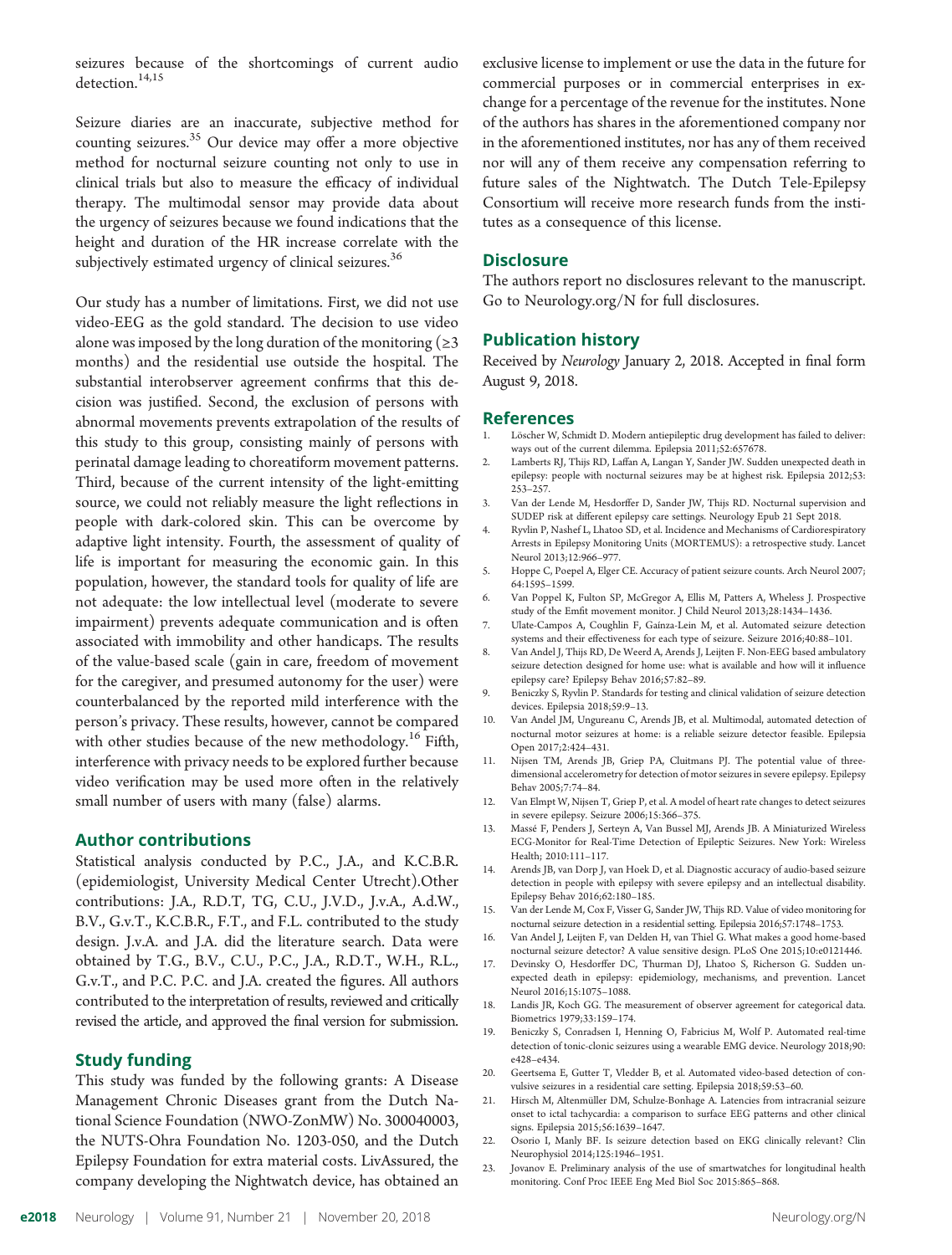- 24. Reeder B, David A. Health at hand: a systematic review of smart watch uses for health and wellness. J Biomed Inform 2016;63:269–276.
- 25. Patterson AL, Mudigoudar B, Fulton S, et al. SmartWatch by SmartMonitor: assessment of seizure detection efficacy for various seizure types in children: a large prospective single-center study. Pediatr Neurol 2015;53:309–311.
- 26. Goldenholz DM, Kuhn A, Austermuehle A, et al. Long-term monitoring of cardiorespiratory patterns in drug-resistant epilepsy. Epilepsia 2017;58:77–84.
- 27. Cernat RA, Ciorecan SI, Ungureanu C, Arends J, Strungaru R, Ungureanu GM. Recording system and data fusion algorithm for enhancing the estimation of the respiratory rate from photoplethysmogram. Conf Proc IEEE Eng Med Biol Soc 2015; 2015:5977–5980.
- 28. Van de Vel A, Smets K, Wouters K, Ceulemans B. Automated non-EEG based seizure detection: do users have a say? Epilepsy Behav 2016;62:121–128.
- 29. Fleming S, Thompson M, Stevens R, et al. Normal ranges of heart rate and respiratory rate in children from birth to 18 years of age: a systematic review of observational studies. Lancet 2011;377:1011–1018.
- 30. De Cooman T, Varon C, Van de Vel A, et al. Adaptive nocturnal seizure detection using heart rate and low-complexity novelty detection. Seizure 2018;59:48–53.
- 31. Ponnusamy A, Marques JLB, Reuber M. Comparison of heart rate variability parameters during complex partial seizures and psychogenic nonepileptic seizures. Epilepsia 2014;53:1314–1321.
- 32. Liu H, Yang Z, Huang L, Qu W, Hao H, Li L. Heart-rate variability indices as predictors of the response to vagus nerve stimulation in patients with drug-resistant epilepsy. Epilepsia 2017;58:1015–1022.
- 33. Harden C, Tomson T, Gloss D, et al. Practice guideline summary: sudden unexpected death in epilepsy incidence rates and risk factors: report of the Guideline Development, Dissemination, and Implementation Subcommittee of the American Academy of Neurology and the American Epilepsy Society. Neurology 2017;88:1674–1680.
- 34. Langan Y, Nashef L, Sander JW. Case-control study of SUDEP. Neurology 2005;64: 1131–1133.
- 35. Blachut B, Hoppe C, Surges R, Elger C, Helmstaedter C. Subjective seizure counts by epilepsy clinical drug trial participants are not reliable. Epilepsy Behav 2017;67:122–127.
- 36. Van Andel J, Gutter T, Ungureanu C, Arends J, Leijten F. A comparison of heart rate patterns in clinically urgent and non-urgent nocturnal motor seizures. In: Van Andel J, editor. Towards a Multimodal System for Nocturnal Seizure Detection. PhD thesis. Utrecht: University of Utrecht; 2015.